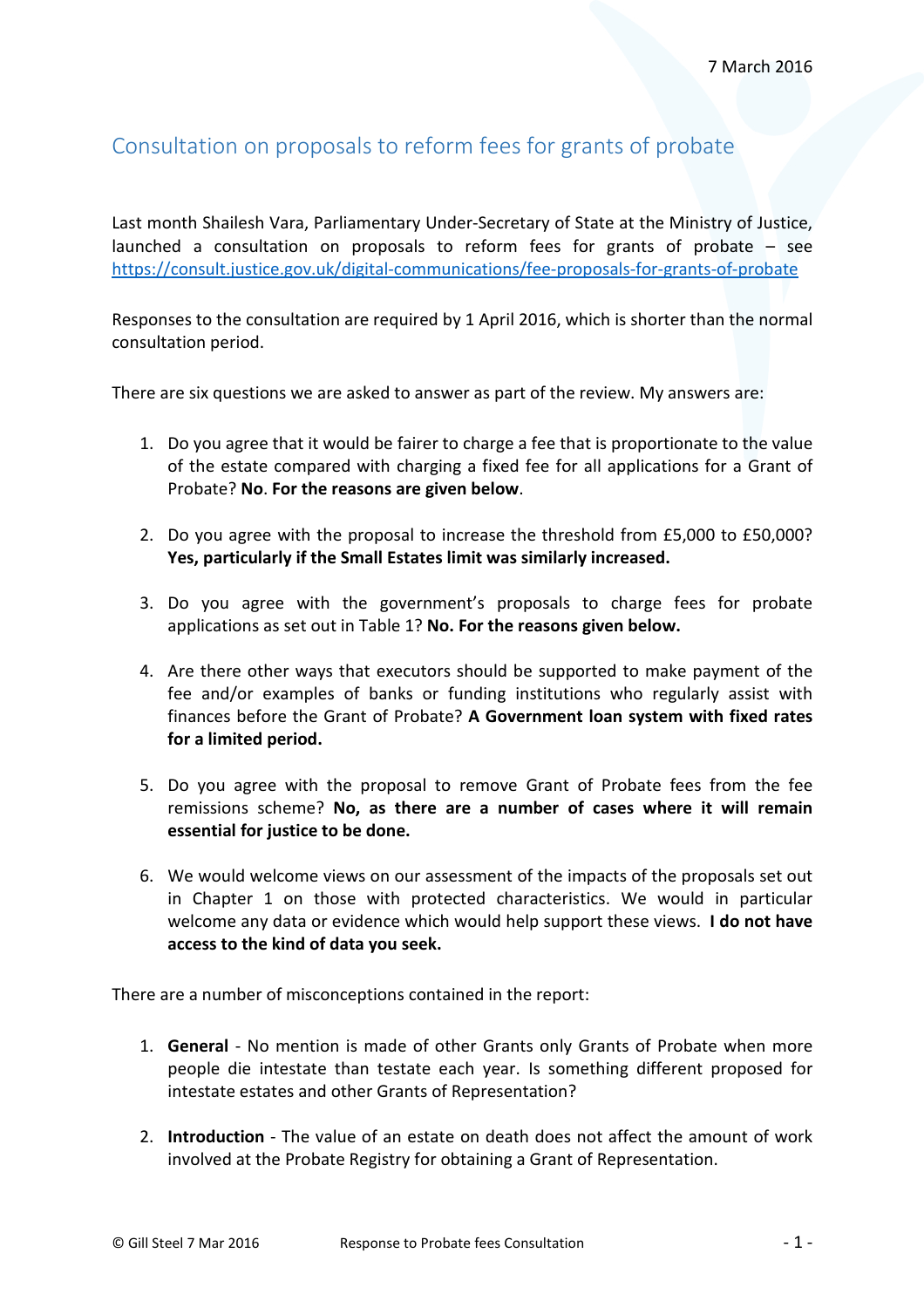- 3. **Chapter 1 Background par 9** The way Probate fees are calculated is based on the value of the estate before inheritance tax is calculated – i.e. before an exemption or relief is applied.
- 4. **Chapter 1 Background par 10 -** Whilst some small estates can be administered without a Grant of Representation no mention is made of increasing the Small Estates limit from £5,000 when it is already £10,000 in Northern Ireland and £36,000 in Scotland. The limit has not been increased for many years in England & Wales. Why not increase the Small Estate limit in England & Wales?
- 5. **Chapter 1 Background par 11** Only assets held as joint tenants which pass by survivorship (and not through the deceased's estate on death) are not included in the value of the estate for the purposes of calculating the probate fees. Thus an estate passing between husband and wife whilst exempt from IHT will still be subject to the proposed fees unless assets are held as joint tenants. This can result in high fees across the two estates on assets passing under their respective estates or a very high fee on the second death for estates where the assets are held as joint tenants. In the South-East where there are high property prices it will be very easy to reach the top rate of £20,000 for estate of £2million or more in value. With second marriages it is more common to have tenants in common ownership of the marital home and potential trusts included in the Wills of the parties with the result that you could be asking a bereaved widow/er to pay significant probate fees on the first death and to ask the bereaved family to pay more and probably higher probate fees on the second death.
- 6. **Chapter 1 What does the executor have to pay? Par 17** Executors can face difficulties with the payment of fees in quite a number of cases, for example:
	- a. In rural areas where farmers are often asset rich but cash poor this proposal could incur severe financial difficulties with little or no cash available to meet the fees where the farm is inherited by the family running it who cannot sell land to pay the fee until after obtaining a Grant of Representation and who may not be able to extend overdrafts further at the Bank or find the cash flow in the business.
	- b. Unmarried family members, such as sisters, living in the family home will not benefit from the new residential nil rate band from 6 April 2017 (as they do not have lineal descendants to inherit their qualifying property interests) and yet face significant probate fees on each death where their respective half shares in the property will undoubtedly go to more remote family members, friends or charity.
	- c. If the deceased died of a fatal accident then to pursue a claim a Grant is required. The right to compensation will be valued in the estate making it almost certain that the value of the estate will exceed the £2million threshold so incurring a fee of £20,000. Added to which the Court Issue fee for the compensation claim will be £10,000. Who will be able to foot that outlay as Executor and have it outstanding for many months?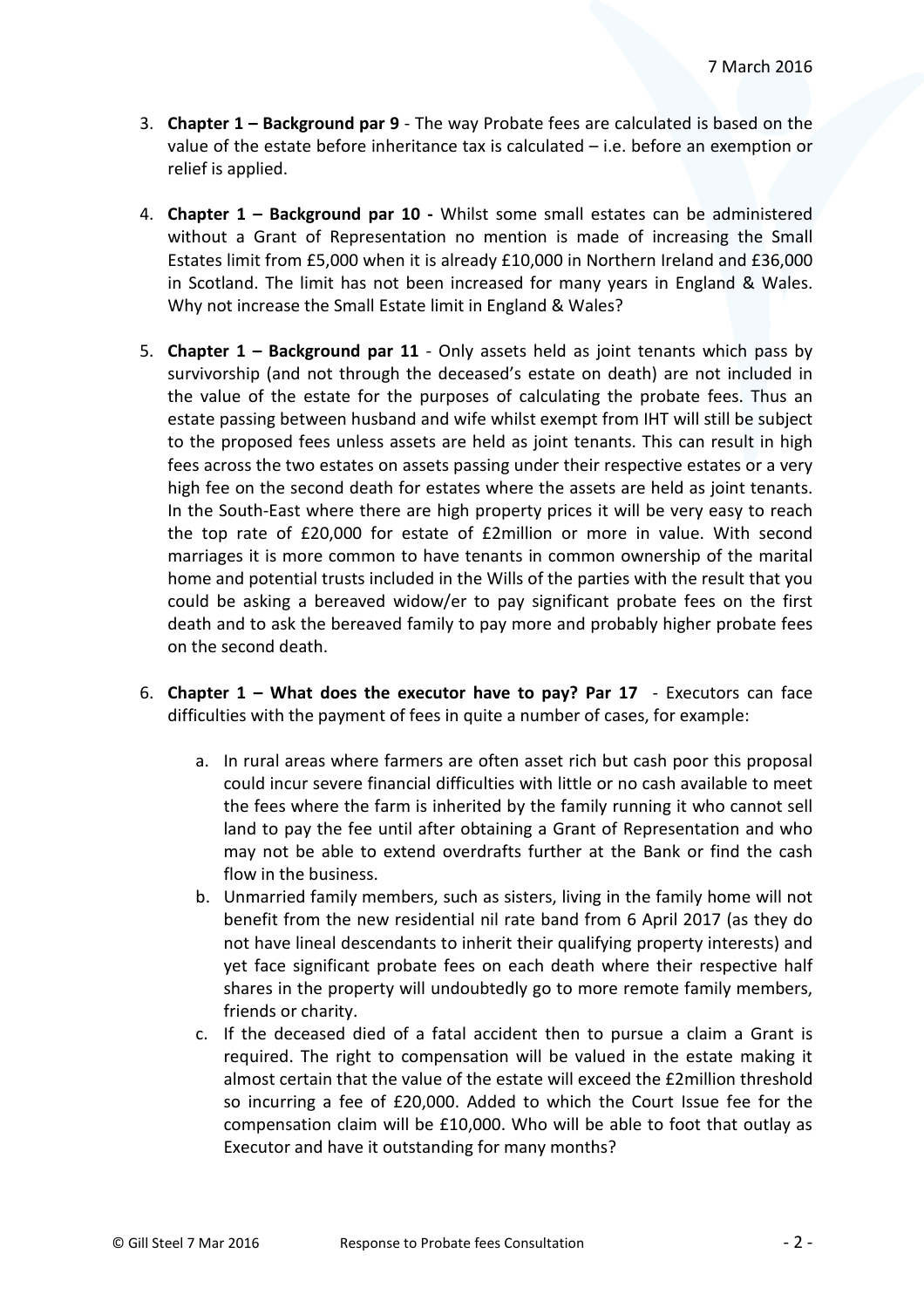- 7. **Chapter 1 Accessing the bank accounts of the deceased and loans– par 18 19** The grant of Representation cannot be obtained in taxable estates before any Inheritance Tax due has been paid. It has grown difficult, during the past 8 years, to obtain loans to pay the tax from banks if the deceased had insufficient liquid cash assets held in the accounts where the institution agreed that frozen funds on death could be paid directly to HMRC for this purpose. Solicitors can no longer provide 'banking services' to clients (as part of anti-money laundering protections). Thus if family members are not able to lend the money the MoJ appears to be expecting solicitors to fund it as a disbursement. Whilst solicitors may well be acting in the larger taxable estates it is unlikely that many firms would be able to act in this way given specialist firms would have many estates underway at the same time and cash flow would not permit this kind of outlay even if our accounting rules did so. What about the growing number of cases where the family decides to act for themselves? Even non-taxable cases in Winchester with an average house (average house price at December 2015 was £467,738 according to [www.home.co.uk\)](http://www.home.co.uk/) could face a new fee of £1,000.
- 8. **Chapter 1 The probate service and our plans for reform -** The probate service has been under review since the late 1990s. Following the last review fees were reduced from a scale to a single low fee of £45 and almost immediately service levels declined, registrars left or retired and were not replaced such that we have now less than 3 full-time equivalents covering 30 registries and sub-registries around the country. Against this backdrop practitioners have worked hard alongside different Judges tasked with updating the Non-Contentious Probate Rules to enable online completion of the applications over a period of more than three years but still we have no final wording nor final processes agreed. The national user committee which was set up following the first review has not met for over 12 months much to the frustration of professional bodies whose members served on the committee. What guarantee is there that any of the returns from the proposed hike in fees will be used to improve the service levels in the Probate Registry?
- 9. **Chapter 1 – Previous fee schemes** the proposal to return to scale fees is suggested as a fair development when in paragraph 27 you indicate that the increase in the flat fee to £155/215 has "reached full cost recovery of the Probate Service". The increase from the previous flat fee only in 2014 already covers the operational cost of the Probate Service so why is it necessary for the bereaved to bear what amounts to a tax on death over and above inheritance tax to cover the costs of the under-funded remaining Courts and Tribunal services? Flat fees do produce unfairness unless there are ways to pay or more.
- 10. Progressive fee scales, in the context of existing fees which already meet the costs of running the Probate Service, are simply a tax not a fee and should be announced as such or included in general taxation. We do not pay to use the NHS; only for prescriptions so why are we paying in addition to general taxation a sum other than a fee to cover the cost of the service? Why should the bereaved of the wealthy subsidise the Courts and Tribunal service, over and above the Probate Service, other than through general taxation?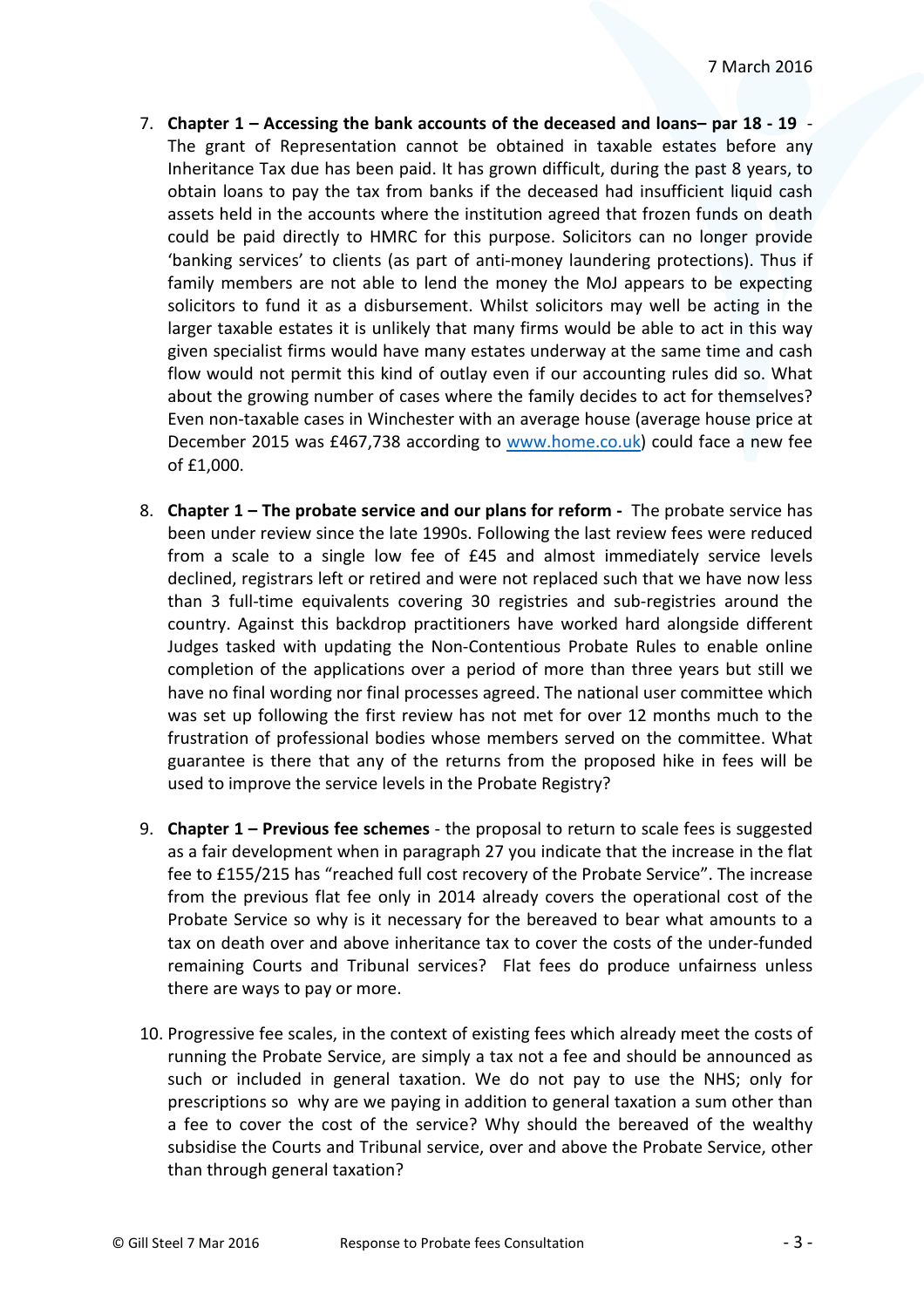- 11. **Proposed fee scheme** The references to Anti-social Behaviour Crime & Policing Act 2014 seems more than a little irrelevant in the context of Probate Services. In paragraph 33 it is said that the Lord Chancellor is required to have regard to access to the courts and competiveness of the legal services market when considering setting enhanced fees to help finance an efficient and effective system of courts and tribunals. Access to the probate service is not denied by the fee set because access to the probate service is compulsory in cases where a Grant of Representation is required. It is not a choice and that should be remembered.
- 12. **Chapter 1 Probate Bands** whilst having bands does enable the lower value estates to be exonerated from finding fees in order to administer what might be a small amount of assets nevertheless the need for taking out a Grant could be removed if the Small Estate limit in England and Wales were increased in line with the proposal. Over 40% of estate will see the probate fee increase from £155/215 to between £300 and £20,000. It is not clear to me why the bereaved should be obliged to pay more than the service costs to perform the administrative act of producing a Grant of Representation as a subsidy for users of other Courts and Tribunals.
- 13. **Chapter 1 Interplay with the government's inheritance tax proposals** Did the author of the report ask for guidance on the government's residential nil rate band (RNRB) proposals from HMRC? I suspect not as this section demonstrates a severe lack of understanding of the relief. It only applies if the taper threshold is not breached so on second deaths when all the estate is in the hands of the surviving spouse/civil partner the combined estate could easily be more than the taper threshold (£2million) and therefore be ineligible for the RNRB and be faced with a probate fee of £20,000. Similarly, it is simply not true that the smaller estate for probate fee purposes will be more likely to benefit from the RNRB – it depends on deceased having a qualifying property interest which passes to lineal descendants.
- 14. Thus to say that a single person's estate worth just over £500,000 could see its IHT bill fall from £70,000 to zero while their probate fee would rise from £215 to £4,000 is spurious. A single person may have children but often they don't so there would be no entitlement to the RNRB and their IHT position will not change from £70,000 and the probate fee will increase by 1,760%.
- 15. Similarly, in paragraph 39 it is suggested a surviving spouse's estate worth more than £2 million could see its inheritance tax bill fall from £540,000 to £400,000 while their probate fee would rise to £20,000. Whilst the latter is true the former is not necessarily true because of the taper threshold at the relevant time. I doubt many bereaved families will believe an increase in probate fees of over 9,000% but possibly only a modest fall in IHT from £540,000 to £470,000 (assuming the RNRB on the first spouse's death is available for carry forward; but not RNRB on the second death because of the taper threshold).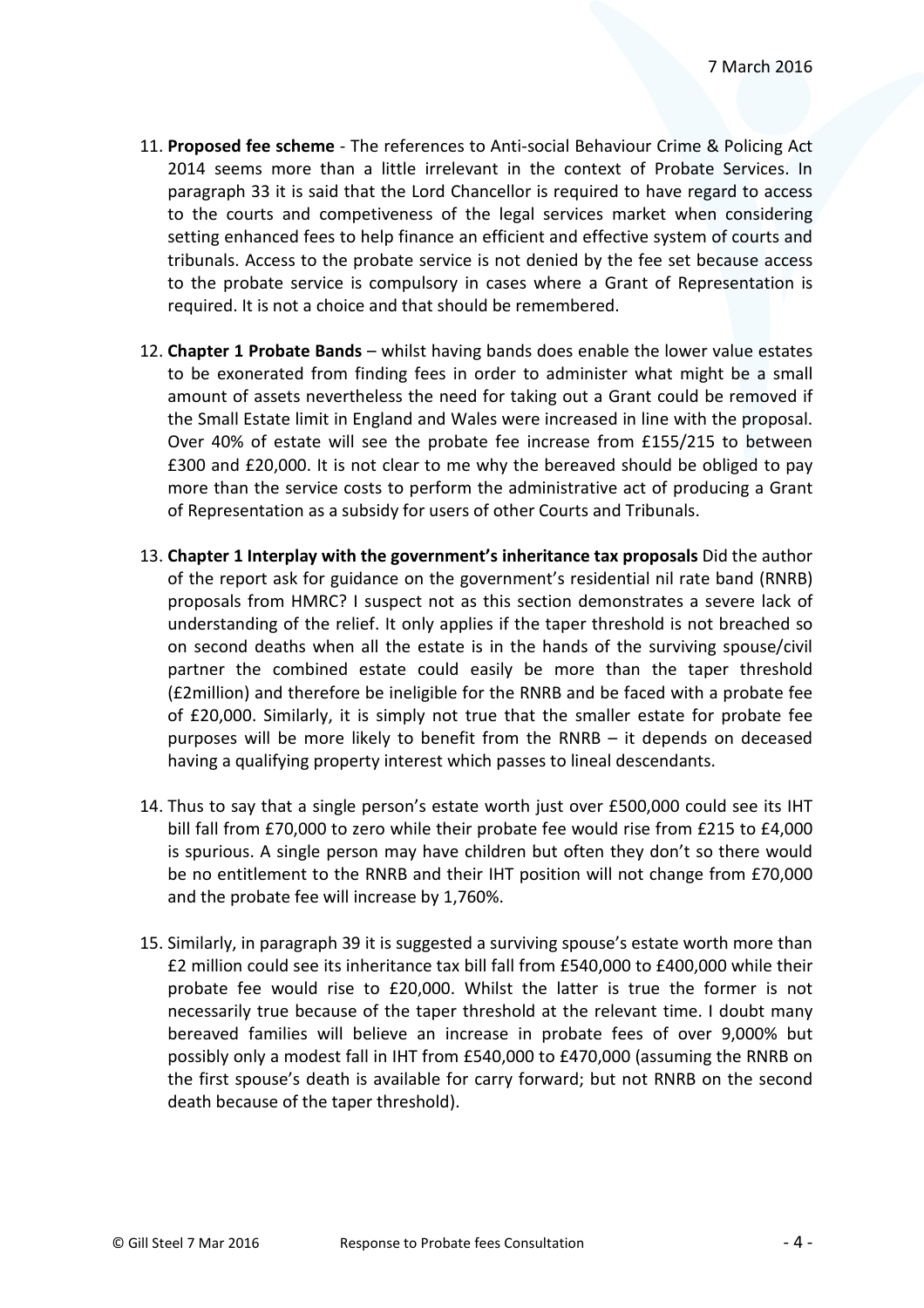- 16. Please remember there are plenty of married couples who do not have lineal descendants and so will not qualify for either the RNRB nor any carry forward RNRB and so no extra IHT allowances.
- 17. **Chapter 1 Help with fees** It is of course erroneous to say that the executor is never personally liable for the probate fee since in family cases the executor is usually the next of kin – such as a surviving spouse or civil partner so the more you increase probate fees the less is in the estate of the deceased for them to live on. Whilst the fee is recoverable from the estate the estate is then depleted by the fee. If borrowing is the only way that the fee can be met (and that might be particularly true in high value property cases) then there is a cost to borrowing funds commercially which is borne ultimately by the residuary beneficiary. In the common case this may be the surviving spouse or civil partner or charities who then receive less than they would otherwise have done. Commercial borrowing often requires an arrangement fee as well as interest.
- 18. Asset rich but cash poor person may still need the Help with Fees scheme particularly where their home might otherwise have to be sold to meet the borrowing (surviving sister living in the property) or their business might be adversely affected by having to increase borrowing or having to sell assets in the business – such as farmers.
- 19. **Chapter 2 Equalities Duties -** surely the proposals are indeed discriminatory as women are said on average to live longer than men and therefore are more likely to face higher probate fees particularly where the parties were not married or civil partners.
- 20. The proposals would make it more likely that elderly unmarried women or widows/surviving civil partners where assets were either not co-owned or if coowned held as tenants in common (e.g. on second relationships) would face having to meet higher probate fees which would reduce the estate and would have to incur the costs of applying for remission of the fee to the Court.
- 21. It is not clear how the proposals present a proportionate means of protecting access to justice by funding the rest of the Courts and Tribunals service through bereaved people paying a higher fee rather than wealthy persons paying higher general taxation.

The consultation has not invited ideas as to how the Probate Service might be improved without further increase in the current fee structure. May I suggest that the earlier reviews be considered and the consolidation of the probate registries into a smaller number registries might help reduce the overhead cost. This would potentially release funds to invest in properly trained staff, appropriate IT systems and supervision by a few more registrars. This will aid the bringing of the service into the modern legal services world. It would also make it comparable to the Land Registry where the maximum fees payable are a fraction of what is proposed here. Such changes may reduce the impact of this compulsory